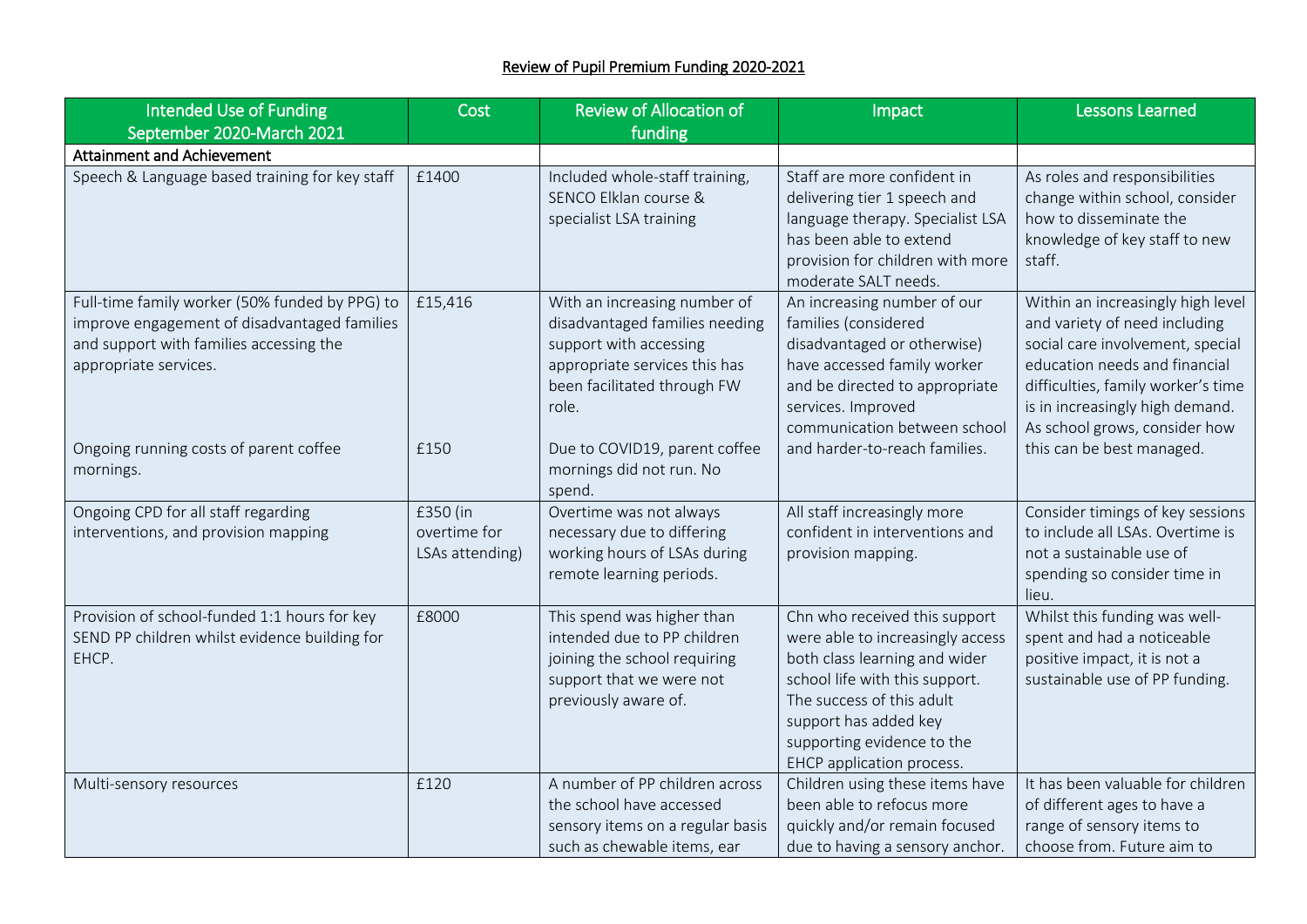|                                                                                                                                                                    |            | defenders and wobble<br>cushions.                                                                                                                               | This has also resulted in less<br>damage to clothing and/or<br>school property.                                                                                                                                      | keep a bank of sensory items in<br>school to provide choice and<br>support motivation to use these<br>items to their benefit.                                                                                                       |  |  |
|--------------------------------------------------------------------------------------------------------------------------------------------------------------------|------------|-----------------------------------------------------------------------------------------------------------------------------------------------------------------|----------------------------------------------------------------------------------------------------------------------------------------------------------------------------------------------------------------------|-------------------------------------------------------------------------------------------------------------------------------------------------------------------------------------------------------------------------------------|--|--|
| <b>Sensory Circuits</b>                                                                                                                                            | £215       | Spent on resources to run<br>sensory circuits alongside<br>providing appropriate adults to<br>run these sessions effectively.                                   | This group of children really<br>benefitted from the sensory<br>circuits programme. They were<br>more settled and focused in<br>class following these sessions<br>and were more in control of<br>their motor skills. | This programme had clear<br>measurable impact and could<br>be repeated more frequently.<br>More funding to be allocated<br>next year. Important to leave<br>enough time for adults to<br>prepare and clear the<br>environment.      |  |  |
| Social and Emotional well-being resources                                                                                                                          | £85        | Books bought to facilitate social<br>skills groups, whole-class<br>discussions and to support<br>individual children in needing<br>emotional wellbeing support. | Social skills groups achieved<br>their objectives and showed<br>great improvement individually.<br>Children working 1:1 with these<br>resources also successfully<br>achieved their objectives.                      | An increasing number of PP<br>children are requiring<br>emotional support. We need to<br>look further at how best to<br>facilitate these sessions for a<br>growing number of children and<br>resources needed in order to do<br>SO. |  |  |
| Fully funded Learning Coach to provide<br>intervention and classroom support to<br>PP/disadvantaged children to improve<br>outcomes in reading, writing and maths. | £26,661.83 | Impactful member of staff who<br>has demonstrated high level of<br>impact with children selected<br>for groups.                                                 | Impact was not to the full<br>extent we expected as<br>unfortunately member of staff<br>was significantly impacted by<br>COVID and required long-term<br>absence.                                                    | Retain post.                                                                                                                                                                                                                        |  |  |
| Whole-staff STEPs training as part of positive<br>behaviour management approach.                                                                                   | £650       | Staff feel more confident in<br>dealing with more challenging<br>behaviours and have positive<br>strategies for addressing<br>behaviour.                        | Trained staff have successfully<br>managed more challenging<br>behaviours thus having a<br>positive effect on learning.                                                                                              | As the staff team continues to<br>grow, training would need to be<br>reallocated - consider whether<br>a staff member becoming a<br>facilitator for the training would<br>be a long-term saving.                                    |  |  |
| <b>Enrichment activities:</b>                                                                                                                                      |            |                                                                                                                                                                 |                                                                                                                                                                                                                      |                                                                                                                                                                                                                                     |  |  |
| Residential visit subsidy                                                                                                                                          | £400       | £100 subsidy for 4 PP Y5/6<br>children                                                                                                                          | Children were able to attend<br>residential trip.                                                                                                                                                                    | Develop systems in regard to<br>payment plans for ease of<br>payment in advance.                                                                                                                                                    |  |  |